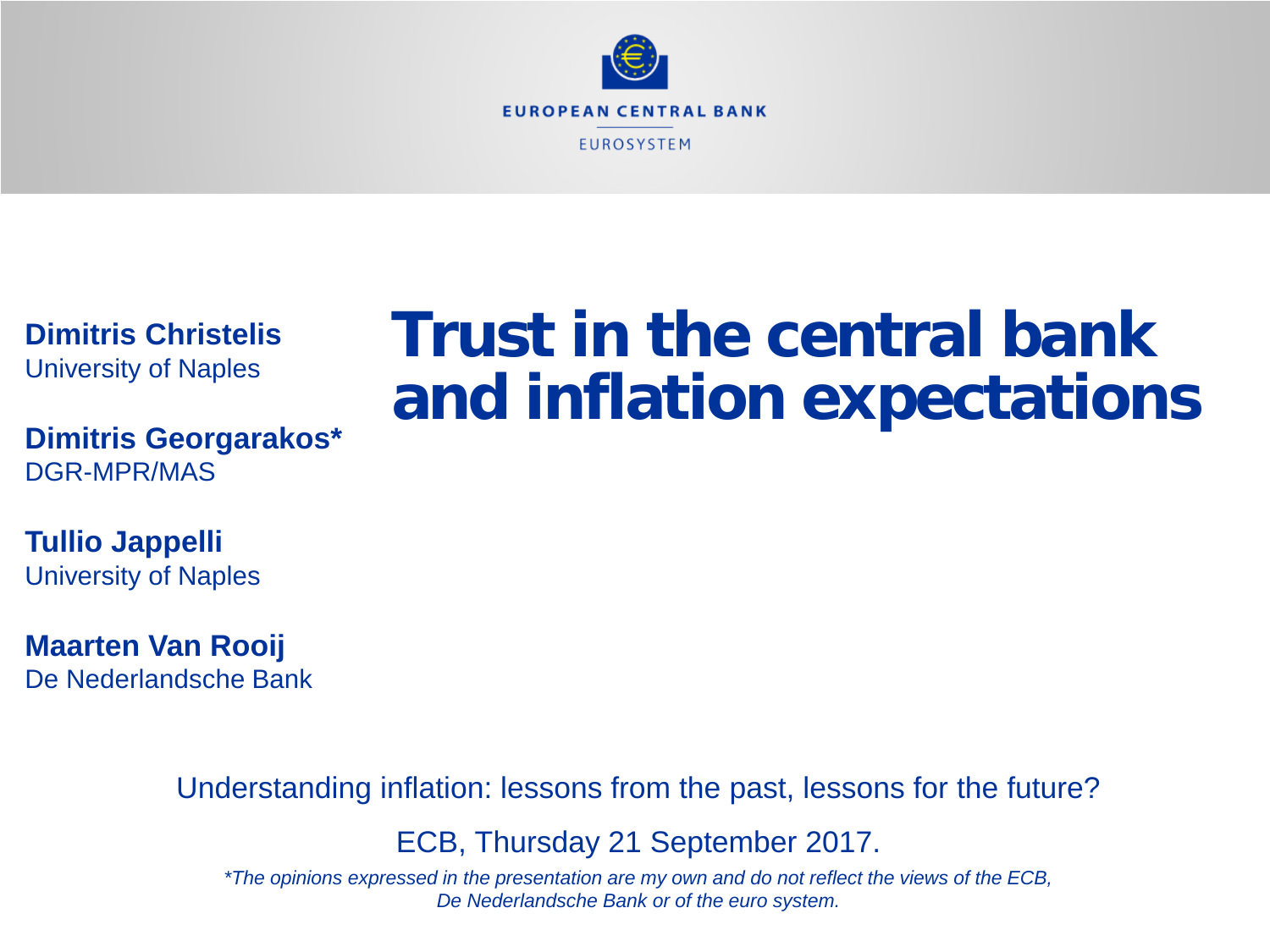## **Motivation**

- Managing economic expectations has become a **key tool** in conducting monetary policy (Blinder et al., 2008).
- HHs with higher *inflation expectations:*
	- **More likely to borrow** through fixed-rate mortgages; **less likely to invest** in long-term bonds (Malmendier and Nagel, 2015).
	- **Higher readiness to purchase durables** (D'Acunto, Hoang and Weber, 2016).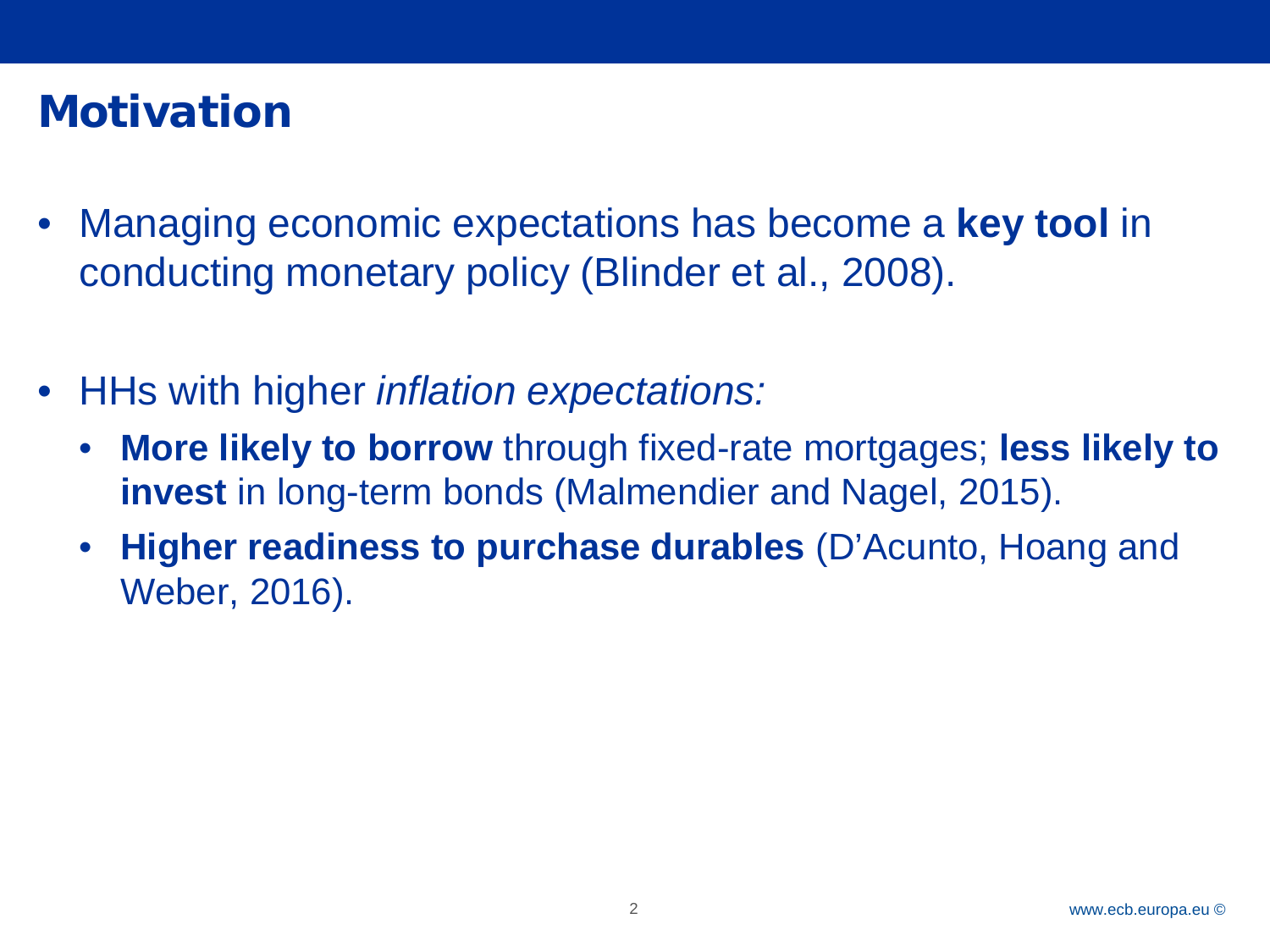## Motivation (cont.)

- High level of **trust in central bank** should help to effectively manage expectations and influence individual choices.
- For example, a high level of trust in the commitment and ability of the ECB to deliver on its mandate:
	- anchor medium and long term inflation expectations on the inflation target.
	- make the public view deviations from the target as temporary.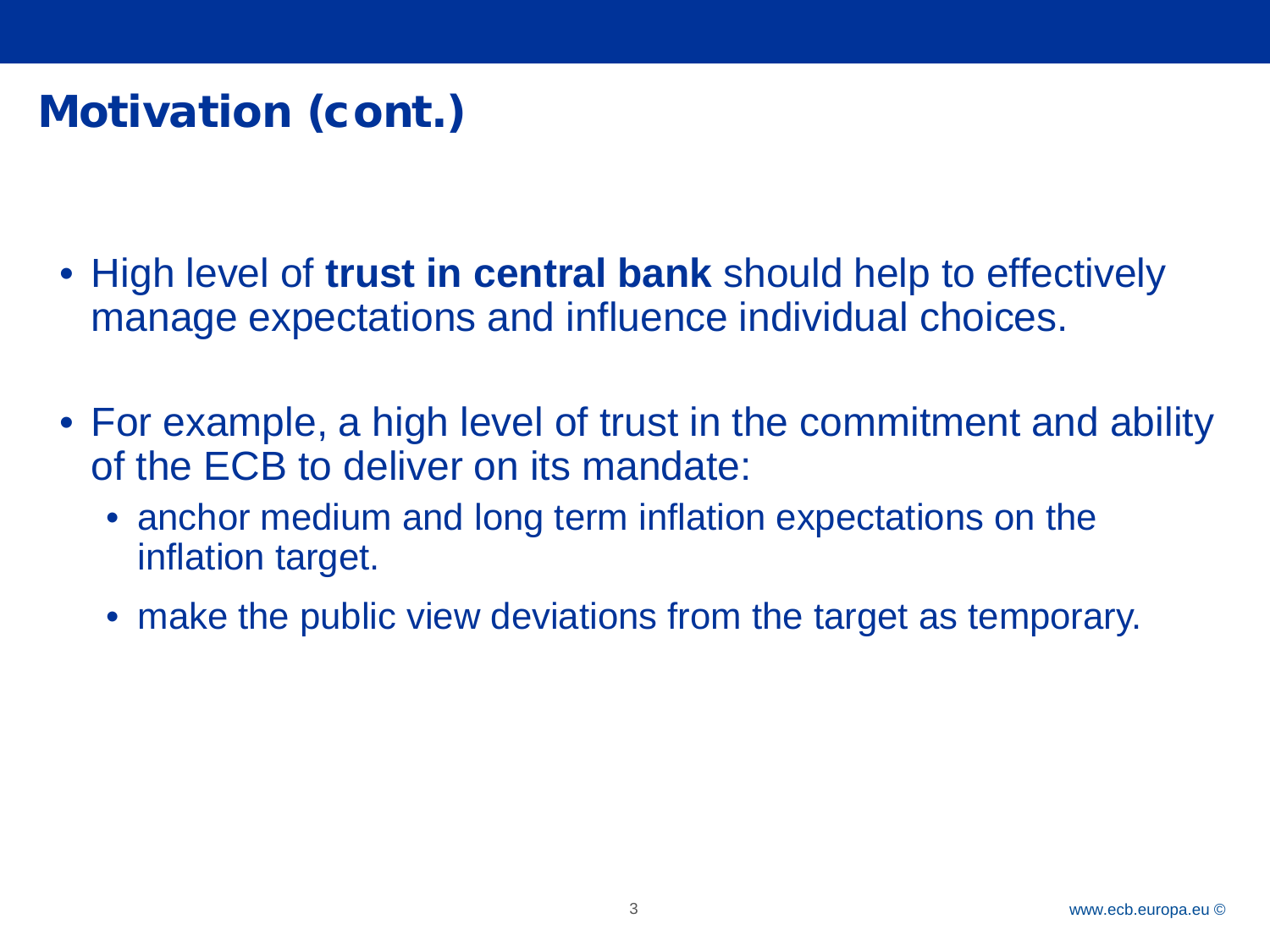### Research question

- Does trust in the **ECB** contribute to people's...
	- **inflation expectations**?
	- **uncertainty** about inflation?
	- '**anchoring**' of expectations at inflation target?
- Distinguish between knowledge about ECB's objectives and trust in the ECB (**institutional credibility**).
- Expectations regarding **economic growth**.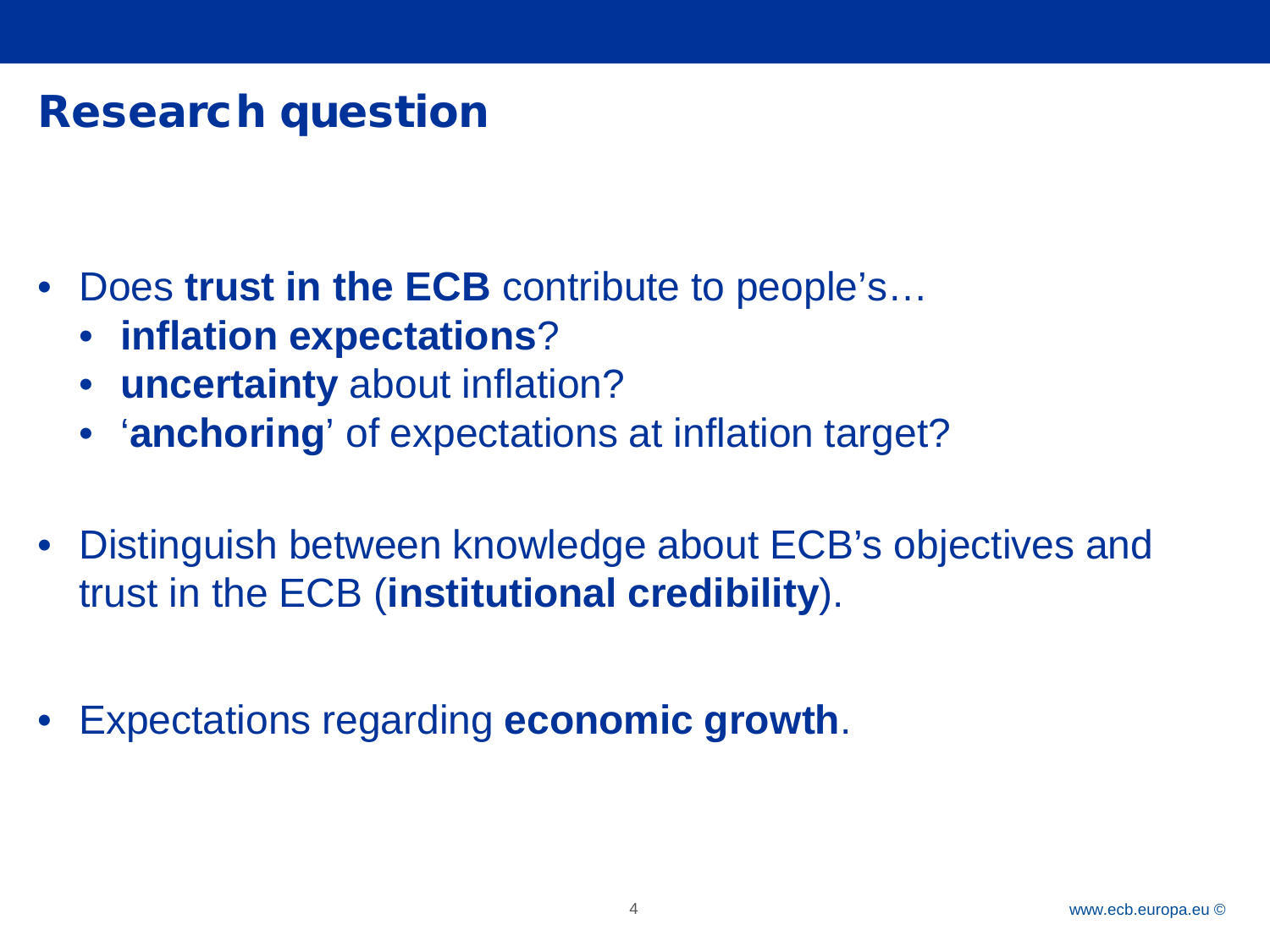## Measuring inflation expectations

- CentER Internet panel in the **Netherlands**, sponsored by the DNB.
- Interviews collected in **January** and **June 2015** via Internet (about 3,000 observations in total).
- Measure the distribution of expectations on *inflation* and *economic growth* asking **3 simple questions**.
- Given distributional assumptions (simple/ split triangular) one can compute all the *moments of the distribution of future economic outcomes* for **each individual** (Guiso et al., 2002).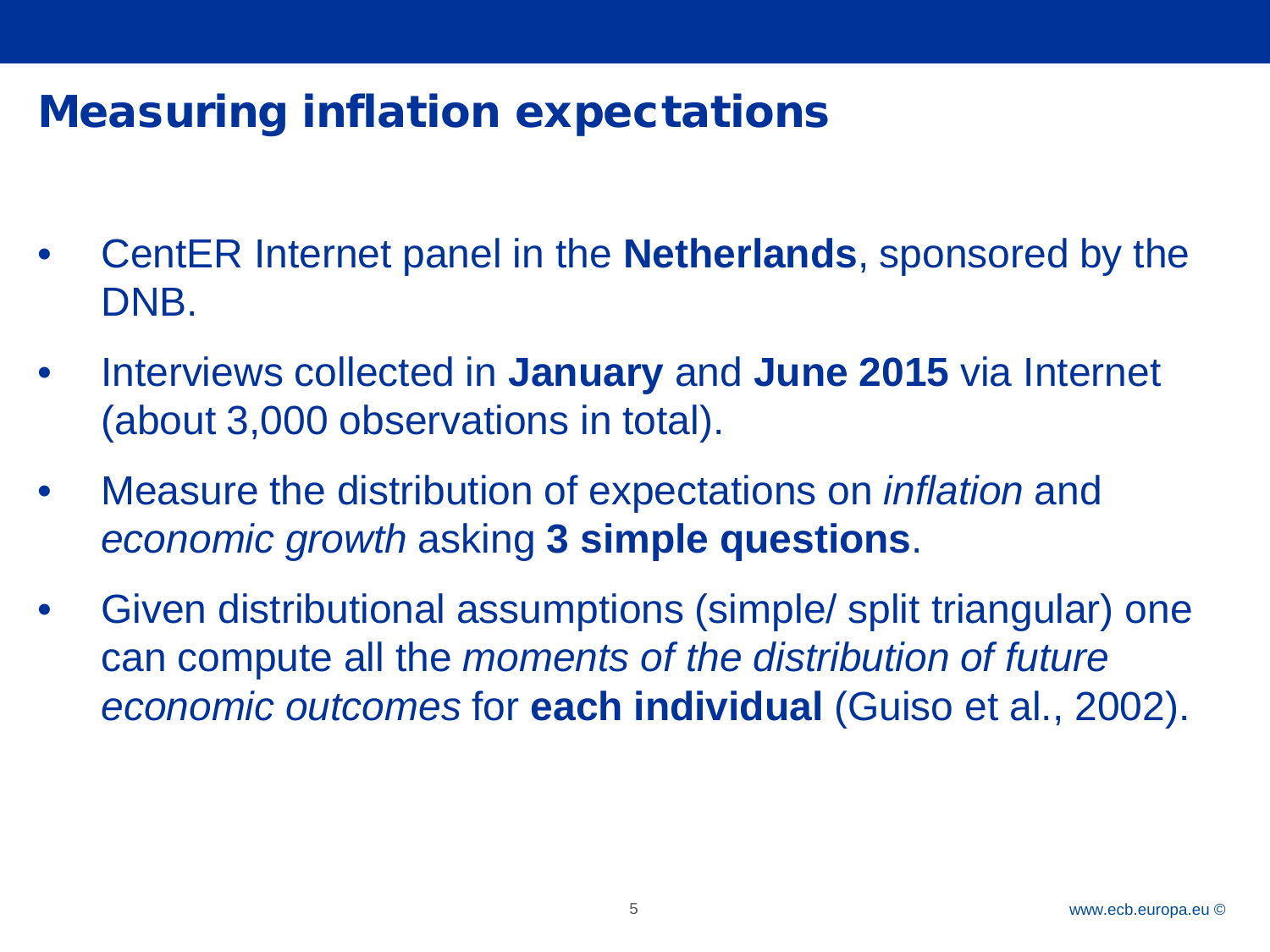## Expected Inflation

What do you think will be the percentage change in the level of *prices in the next twelve months? If you think prices on average will decrease, you can fill in a negative percentage. Would you please round off the percentage to one decimal? For example 1.3 or -1.3.*

(a) Please give the *minimum* value:  $\dots (Y_m)$ 

(b) Please give the *maximum* value: ....  $(Y_M)$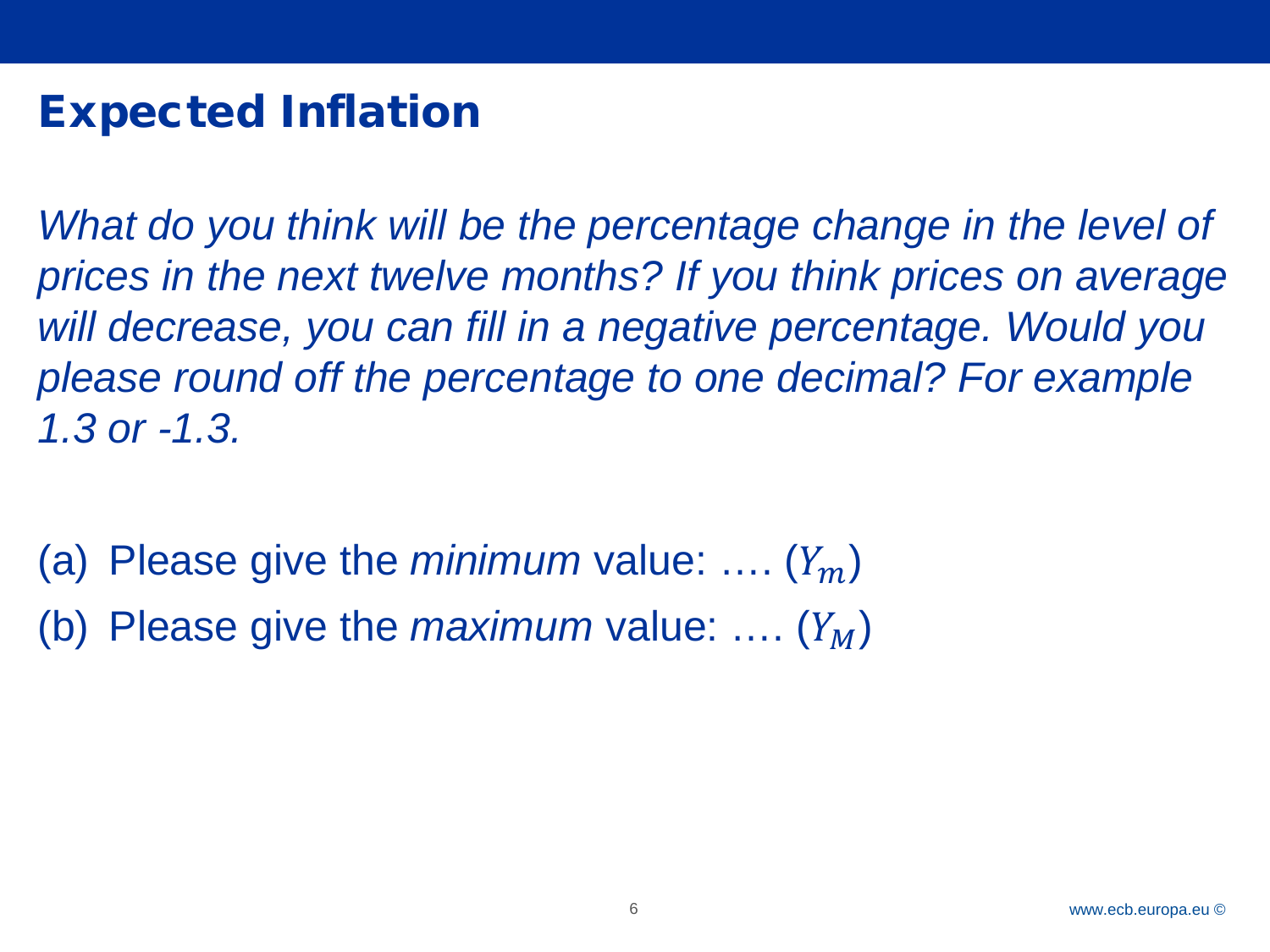## Expected Inflation (cont.)

(c) What is the *probability*  $(\pi)$  that the average increase in prices in the next 12 months is greater than:

 $X = (Y_m + Y_M)/2$  ?

| 0 | 10                      | 20 | 30 | 40 | 50 | 60 | 70 | 80 | 90                 | 100 |
|---|-------------------------|----|----|----|----|----|----|----|--------------------|-----|
|   |                         |    |    |    |    |    |    |    |                    |     |
|   | Absolutely no<br>chance |    |    |    |    |    |    |    | Absolutely certain |     |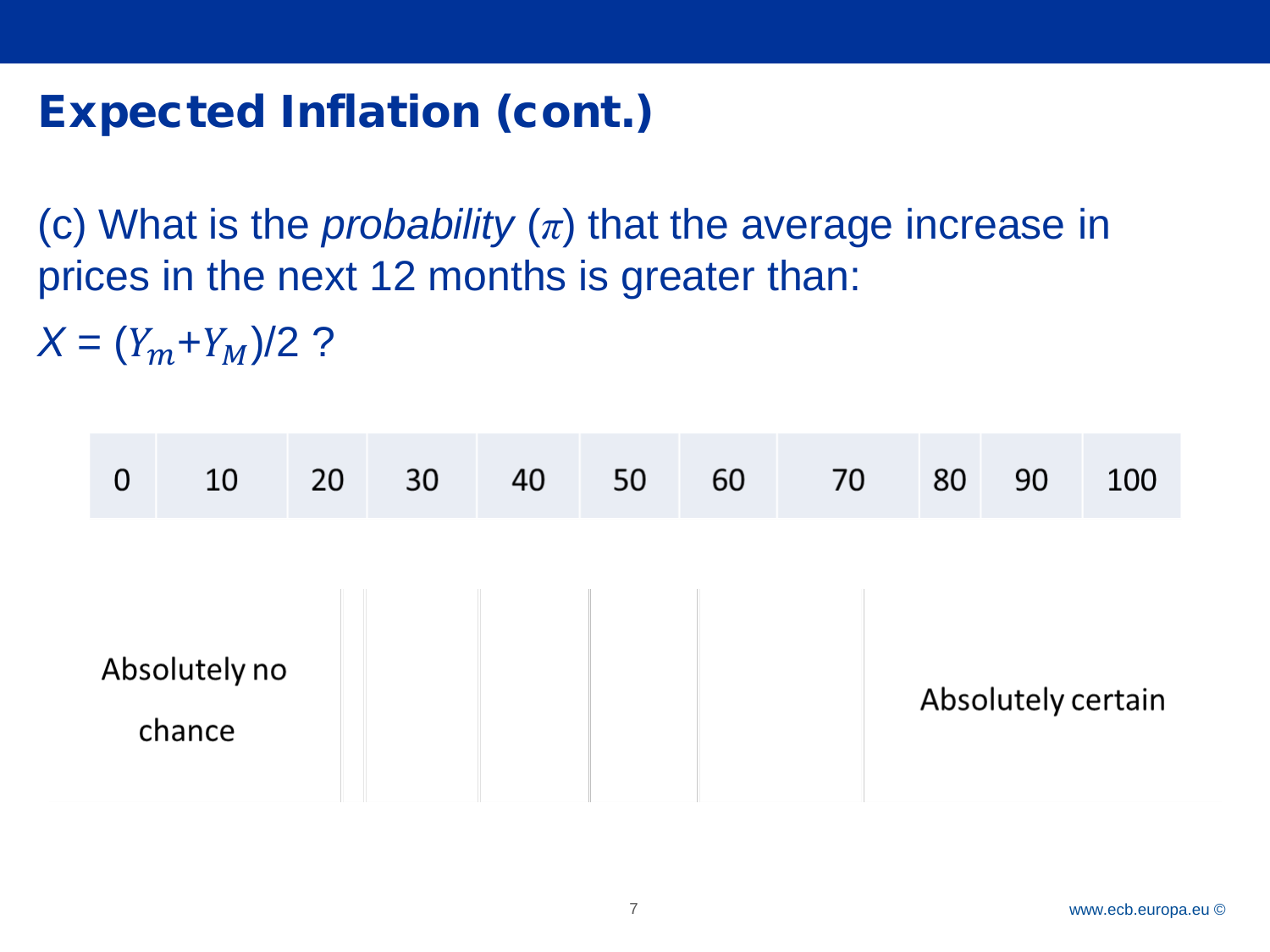## Split Triangular Distribution

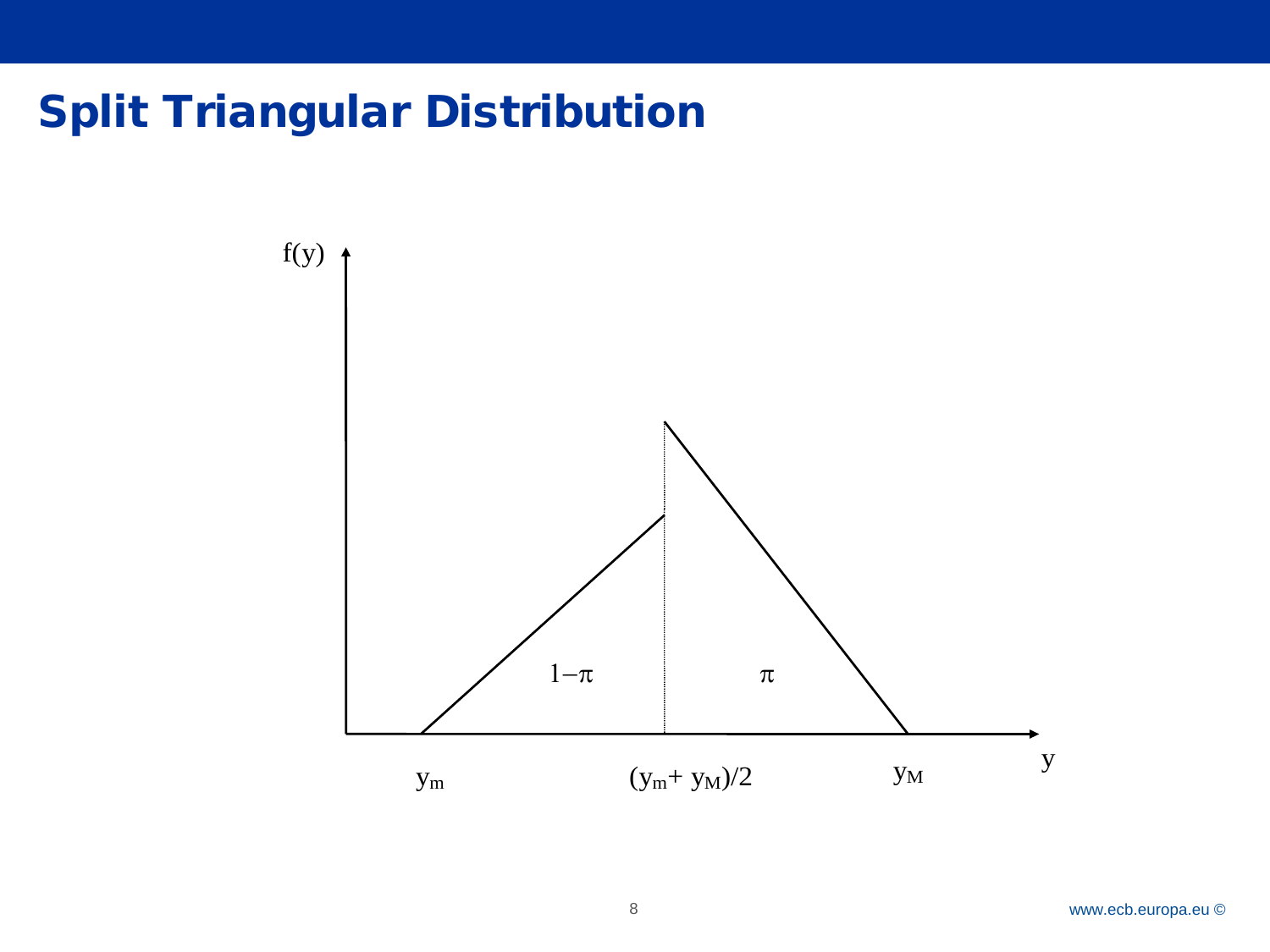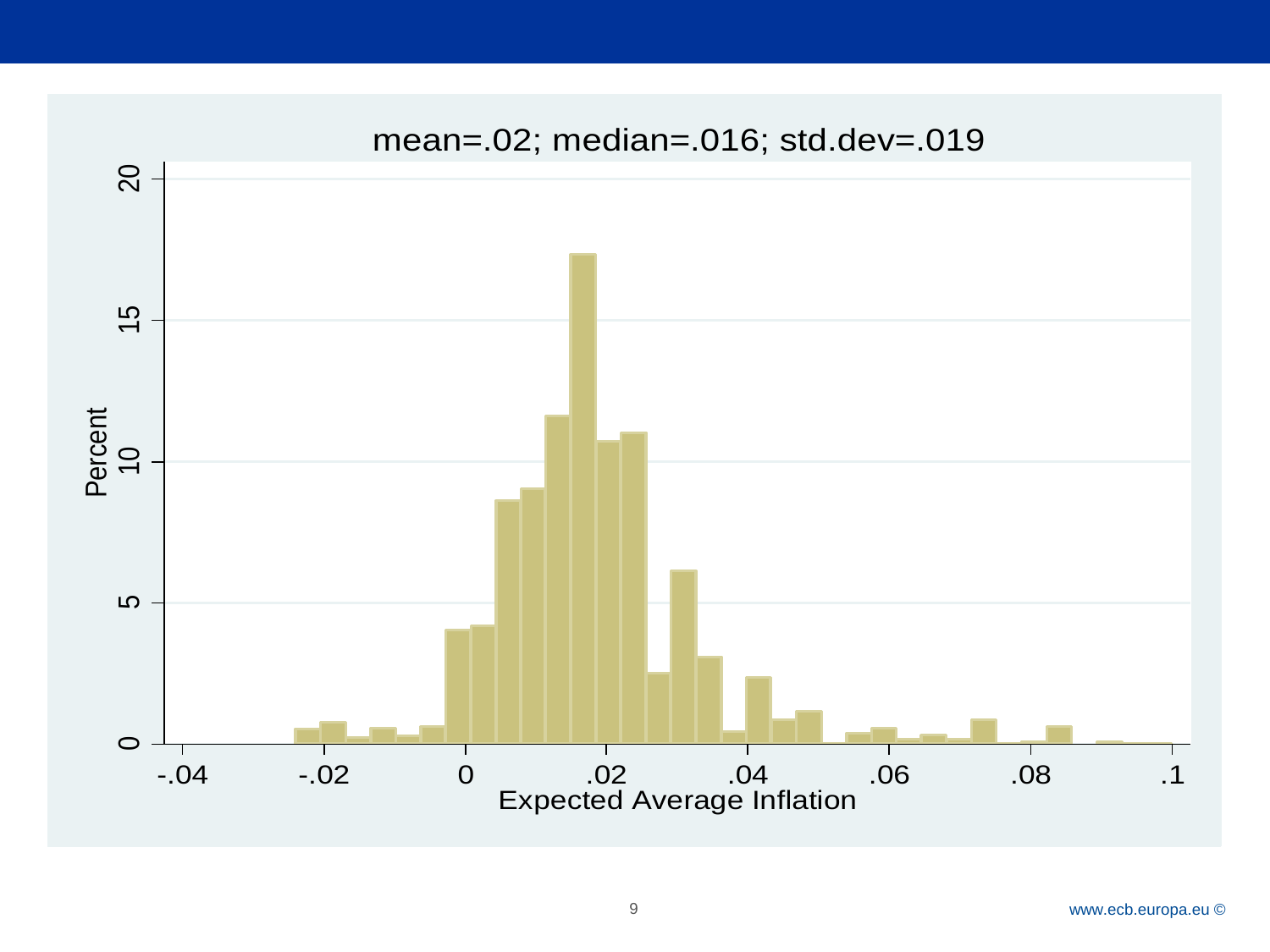## Trust in the ECB

• How much do you trust the European Central Bank (ECB)? Please indicate your level of trust on a scale from 0 to 10, where 0 means you can't trust at all and 10 means that you fully trust.

[ ] 0 [ ] 1 [ ] 2 [ ] 3 [ ] 4 [ ] 5 [ ] 6 [ ] 7 [ ] 8 [ ] 9 [ ] 10

- Similar questions on trust in other people; trust in DNB.
- Question does not mention ECB's objectives
	- we need to avoid conditioning of the answers.
	- we want to capture trust in the institution, not knowledge about it.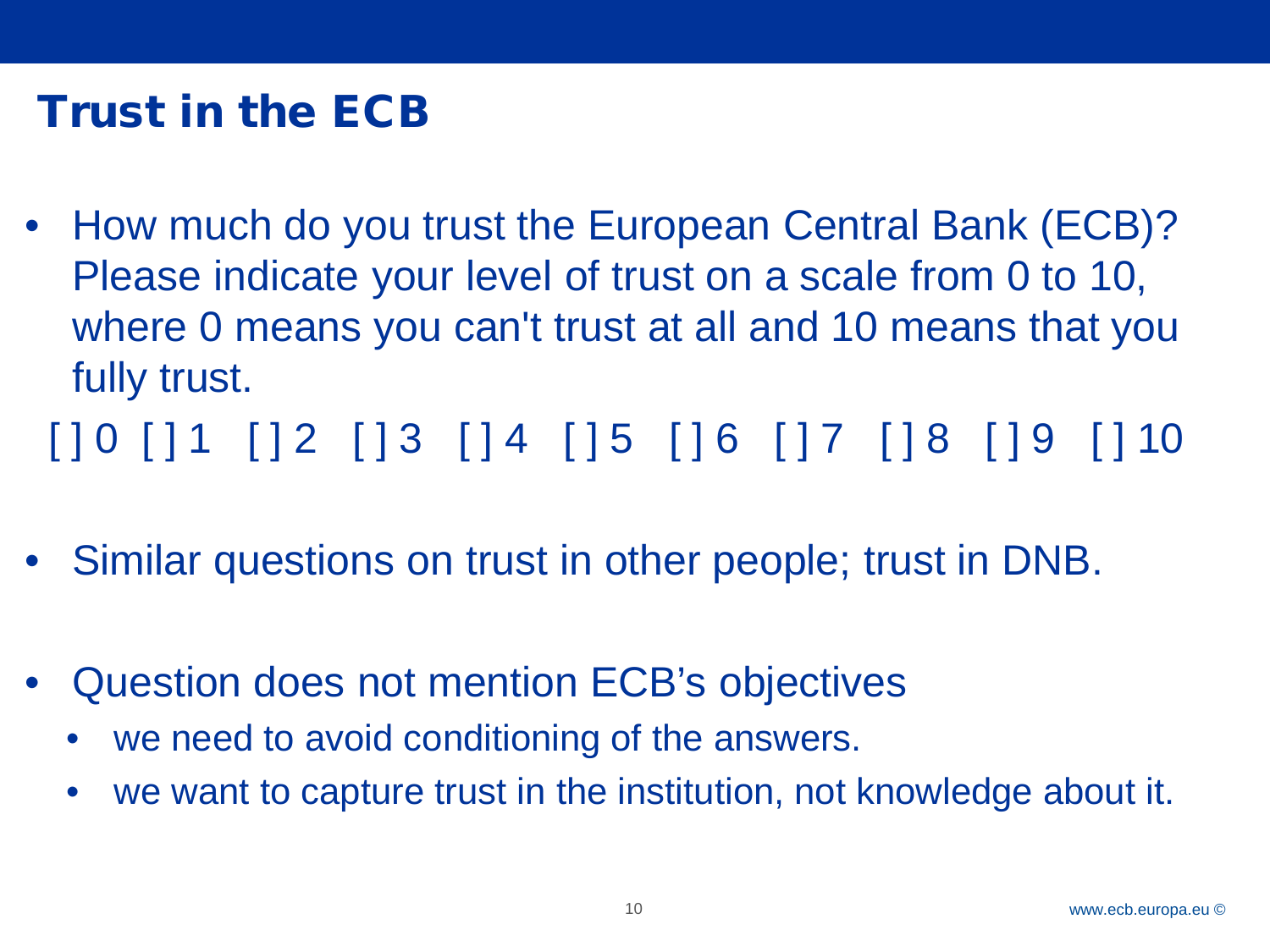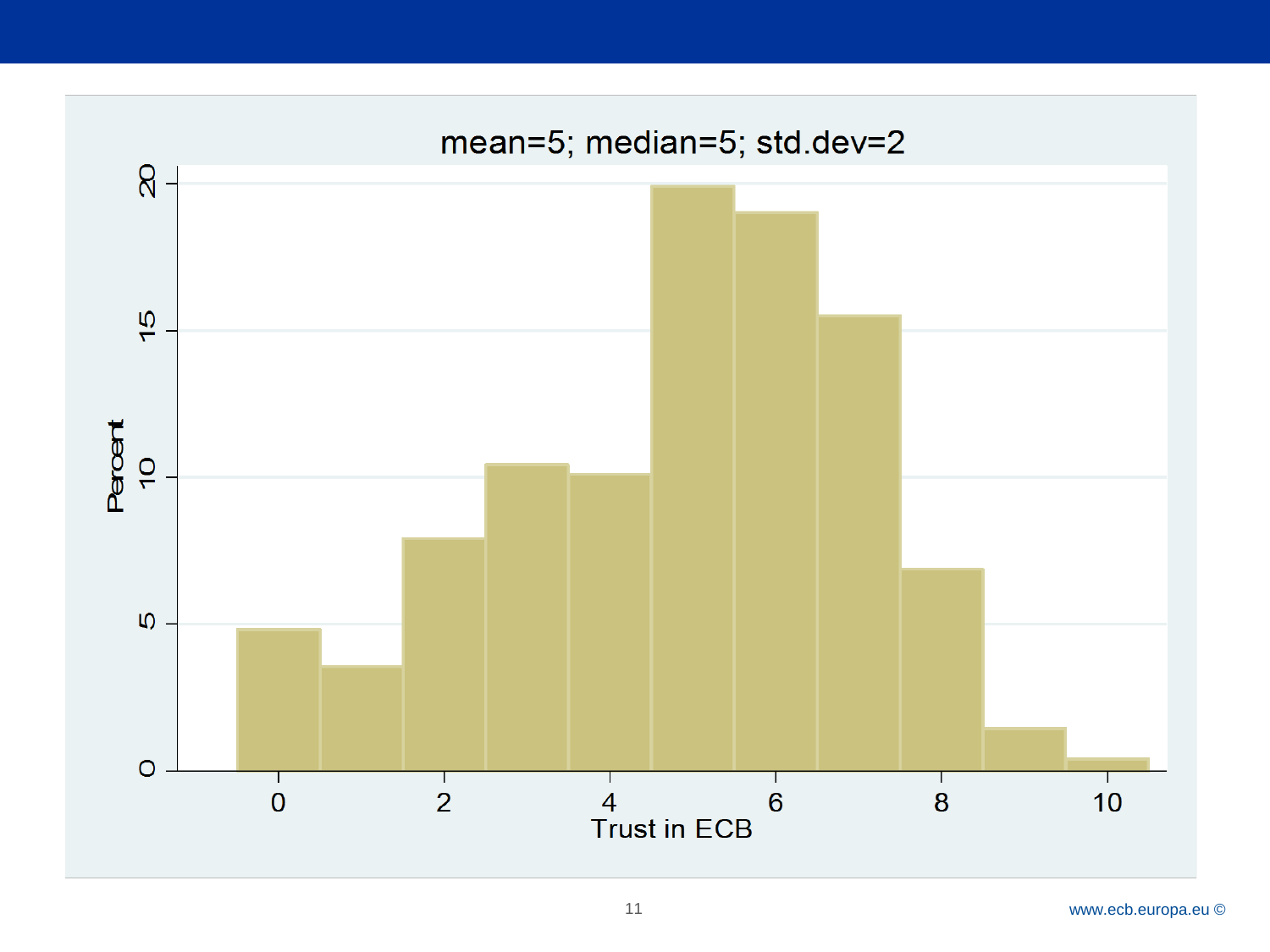### Descriptive statistics

| Variable                                               | <b>Mean</b> |         | <b>Median Std. Deviation</b> |
|--------------------------------------------------------|-------------|---------|------------------------------|
|                                                        |             |         |                              |
| Minimum expected inflation level                       | 1.303       | 1.000   | 1.889                        |
| <b>Maximum expected inflation level</b>                | 2.699       | 2.000   | 2.743                        |
| Probability that the expected inflation level is above |             |         |                              |
| the average of the expected minimum and maximum        | 0.469       | 0.500   | 0.185                        |
| values                                                 |             |         |                              |
| <b>Expected inflation</b>                              | 2.001       | 1.600   | 2.187                        |
| Variance of expected inflation                         | 0.208       | 0.042   | 0.838                        |
|                                                        |             |         |                              |
| Minimum expected growth rate                           | 0.965       | 1.000   | 1.499                        |
| Maximum expected growth rate                           | 1.967       | 2.000   | 1.782                        |
| Probability that the expected growth Rate is above the |             |         |                              |
| average of the expected minimum and maximum            | 0.415       | 0.500   | 0.186                        |
| values                                                 |             |         |                              |
| <b>Expected growth rate</b>                            | 1.465       | 1.500   | 1.520                        |
| Variance of expected growth rate                       | 0.108       | 0.020   | 0.575                        |
|                                                        |             |         |                              |
| <b>Trust in the ECB</b>                                | 4.769       | 5.0     | 2.163                        |
| Age                                                    | 50.8        | 51.0    | 16.6                         |
| <b>Female householder</b>                              | 0.452       | 0.0     | 0.498                        |
| <b>Household size</b>                                  | 2.488       | 2.0     | 1.252                        |
| Has a spouse/partner                                   | 0.747       | 1.0     | 0.435                        |
| <b>High school graduate</b>                            | 0.383       | 0.0     | 0.486                        |
| <b>University graduate</b>                             | 0.309       | 0.0     | 0.462                        |
| <b>Household income</b>                                | 2,721.8     | 2,450.0 | 2,004.8                      |
| <b>Number of Observations</b>                          | 3,117       |         |                              |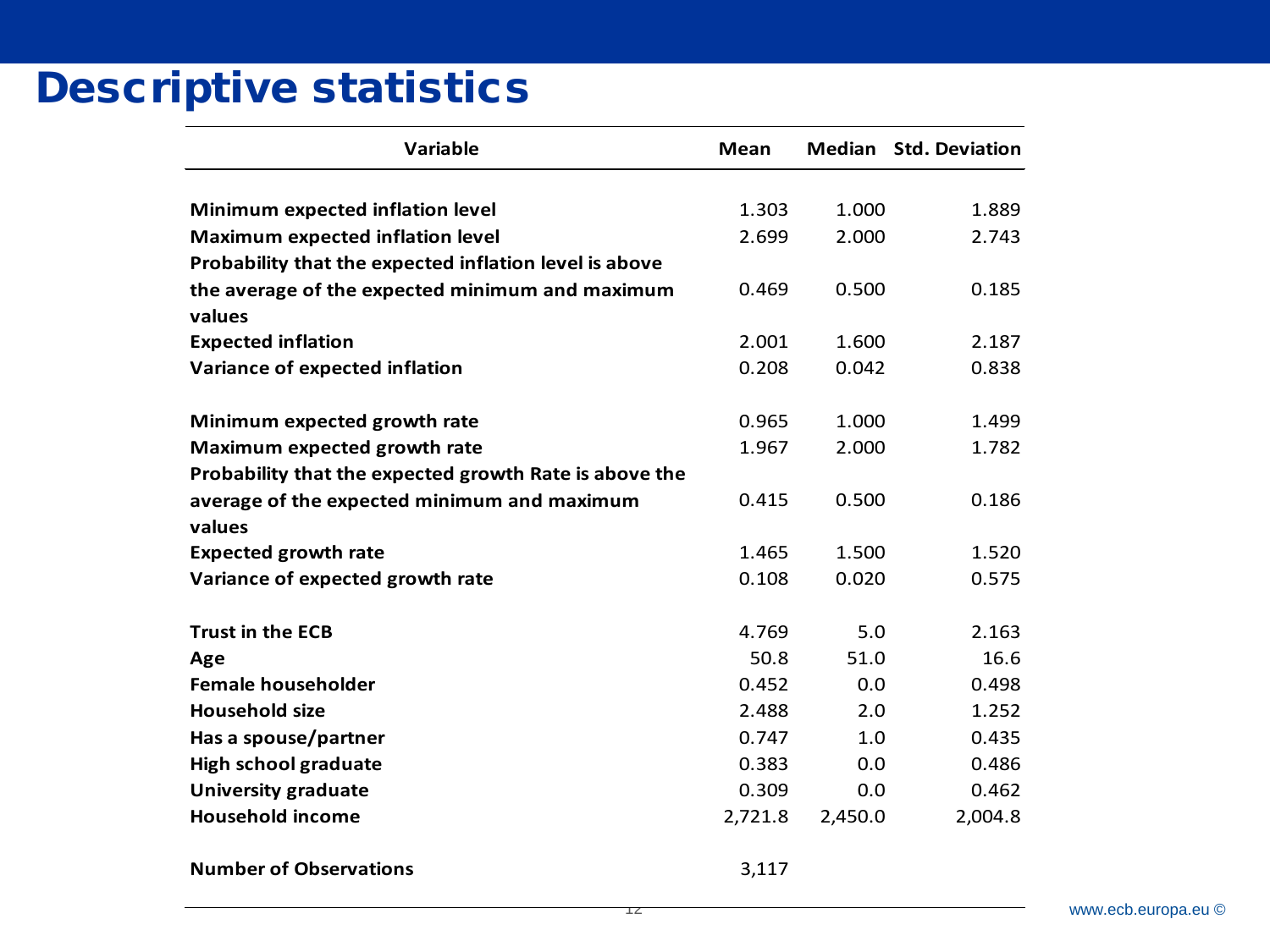### Estimation

$$
y_i = \alpha + \beta * trust\_ECB_i + \gamma X_i + u_i
$$

- *yi* : *mean; variance* of expected inflation. *X<sub>i</sub>* : age, female, couple, hh size, education, income, region dummies, wave dummy. (Std. errors are clustered at hh level)
- IV estimation using two instruments.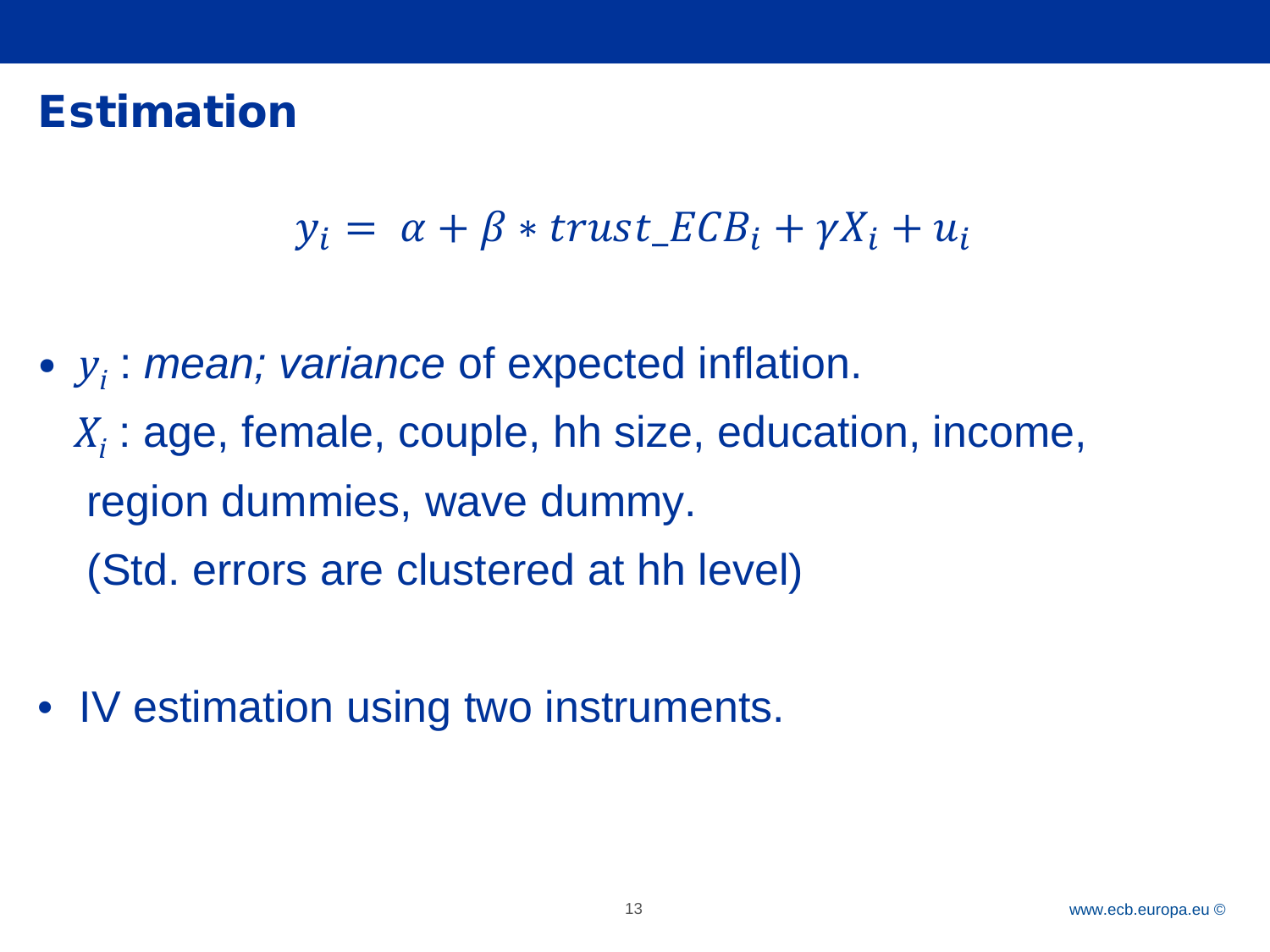## IV Estimation: Instruments

- How often, if ever, have a plumber, builder, car mechanic or other repair person overcharged you or did unnecessary work in the past five years?
- *Never*; *Once*; *Twice*; *3 or 4 times*; *5 times or more* ~ 20% have been cheated at least once.
- Trust in other people.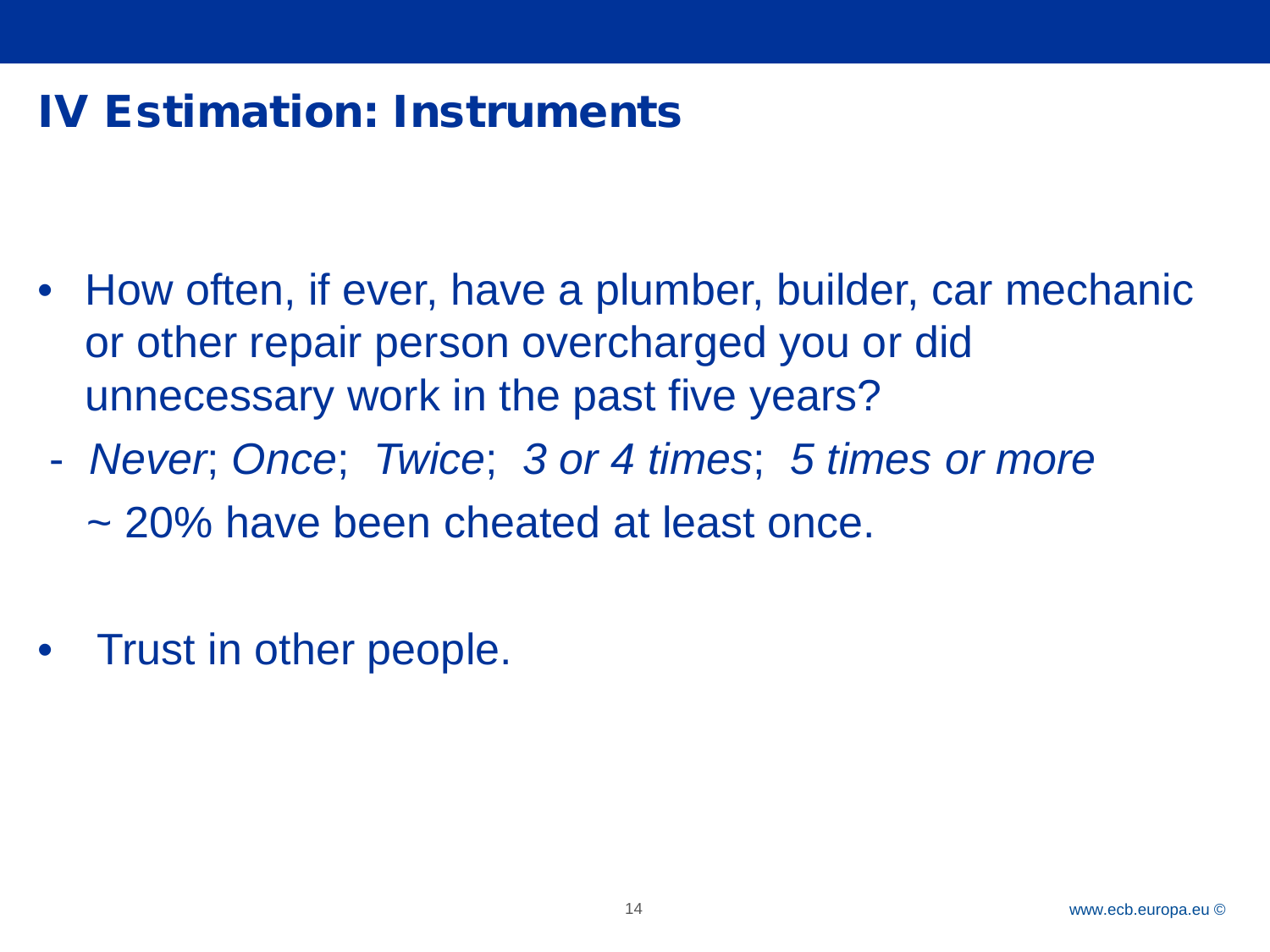#### OLS and IV: small negative effect on average expected inflation; larger negative effect on inflation uncertainty

|                              |                    | <b>Average Expected Inflation</b> | <b>Variance of Expected Inflation</b> |               |  |  |
|------------------------------|--------------------|-----------------------------------|---------------------------------------|---------------|--|--|
|                              | <b>OLS</b>         | IV                                | <b>OLS</b>                            | IV            |  |  |
| <b>Trust in ECB</b>          | $-0.0006$ ***      | $-0.0017$ ***                     | $-0.00012$ ***                        | $-0.00021$ ** |  |  |
| s.e.                         | 0.00019            | 0.0006                            | 0.00003                               | 0.0001        |  |  |
| <b>Obs</b>                   | 3,055              | 2,632                             | 3,055                                 | 2,632         |  |  |
| Trust in ECB (+1 SD)         | $***$<br>$-0.0011$ | $-0.0035$ ***                     | $-0.00024$ ***                        | $-0.00042$ ** |  |  |
| $%$ of mean                  | 6%                 | 17%                               | 16%                                   | 29%           |  |  |
| F-test (first stage)         |                    | 86.43                             |                                       | 86.43         |  |  |
| Endogeneity test (pv)        | 0.05               |                                   |                                       | 0.32          |  |  |
| Overidentification test (pv) | 0.38               |                                   | 0.57                                  |               |  |  |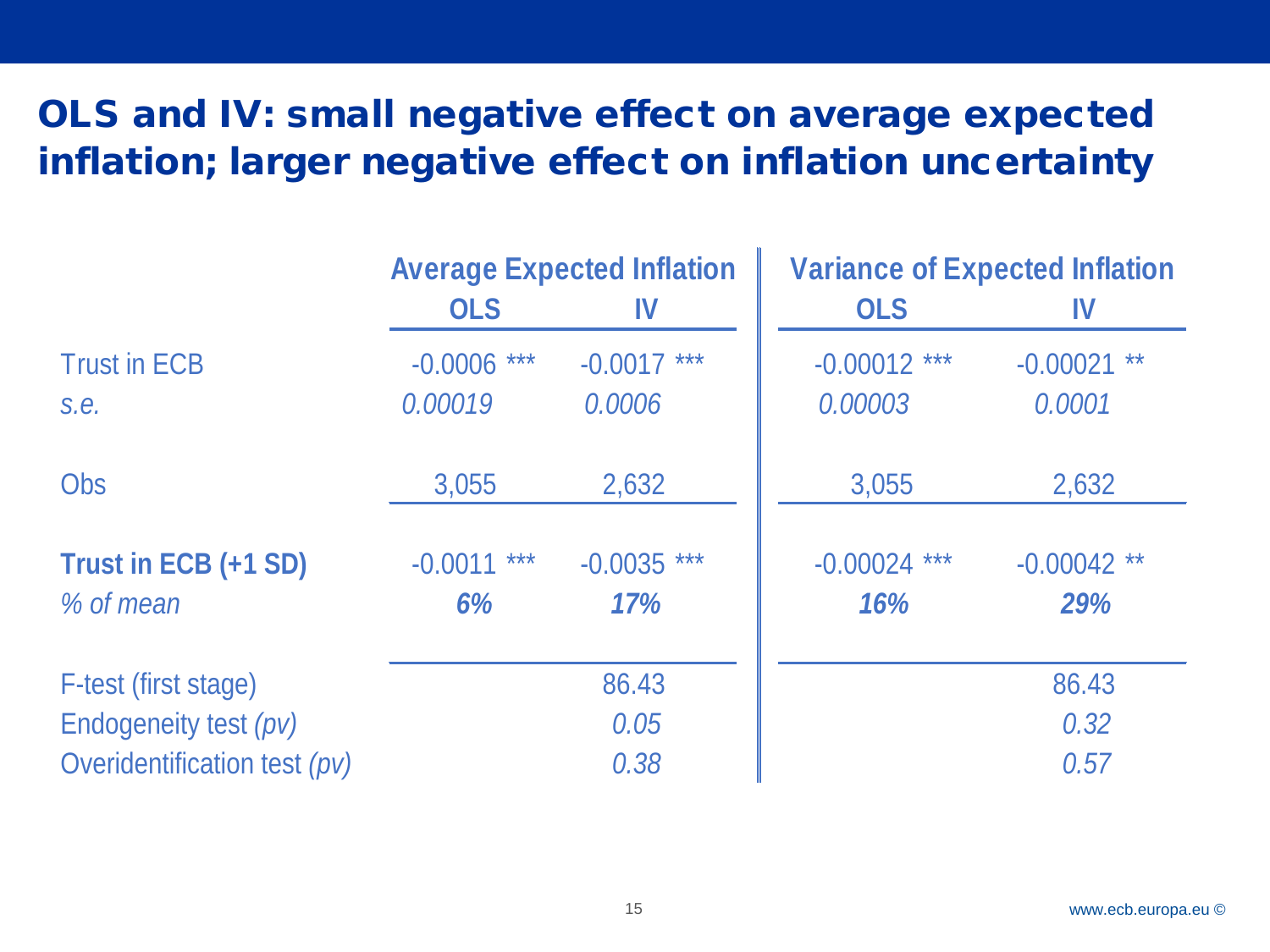#### Small negative association with avg. expected inflation

- Traditionally central banks were mainly concerned about inflation exceeding their target and communicated their commitment to raise interest rates to restrain inflation.
- A high level of public trust in the ECB is likely to reflect trust in ECB's commitment and ability to fight high inflation and thereby induces lower inflation expectations.
- Estimated effect from OLS **not uniform** across the percentiles of the inflation expectations distribution (use QRs).
- Strong negative association with variance of expected inflation: **some form of anchoring**.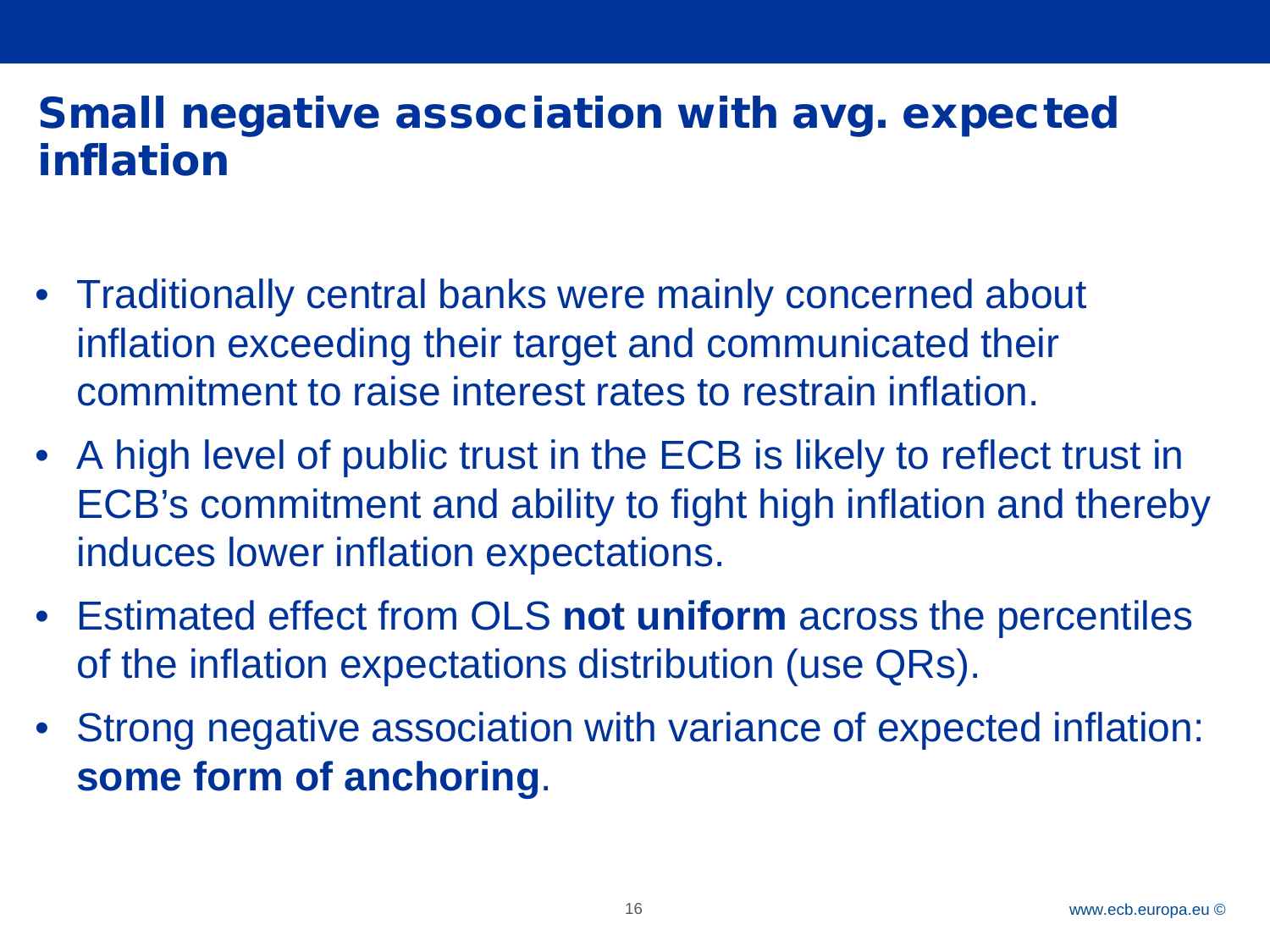#### Quantile Regressions: Evidence for 'anchoring' at inflation target

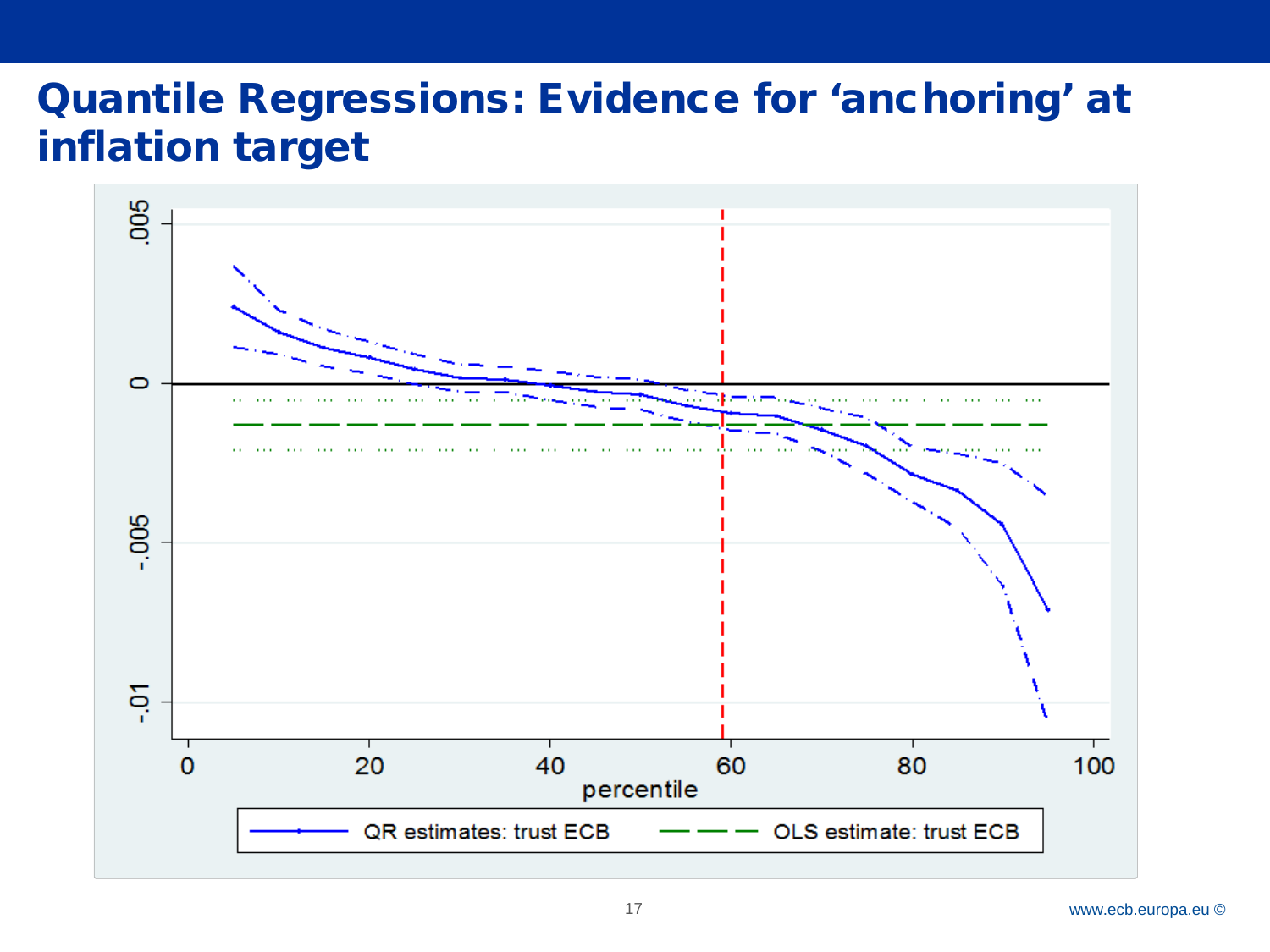### Quantile Regressions: interpretation

- At lower quantiles, higher trust leads to higher inflation expectations.
	- mostly holds for very low quantiles of expected inflation.
- At upper quantiles, higher trust leads to lower inflation expectations.
- Anchoring of expectations, more robust at higher quantiles than lower ones.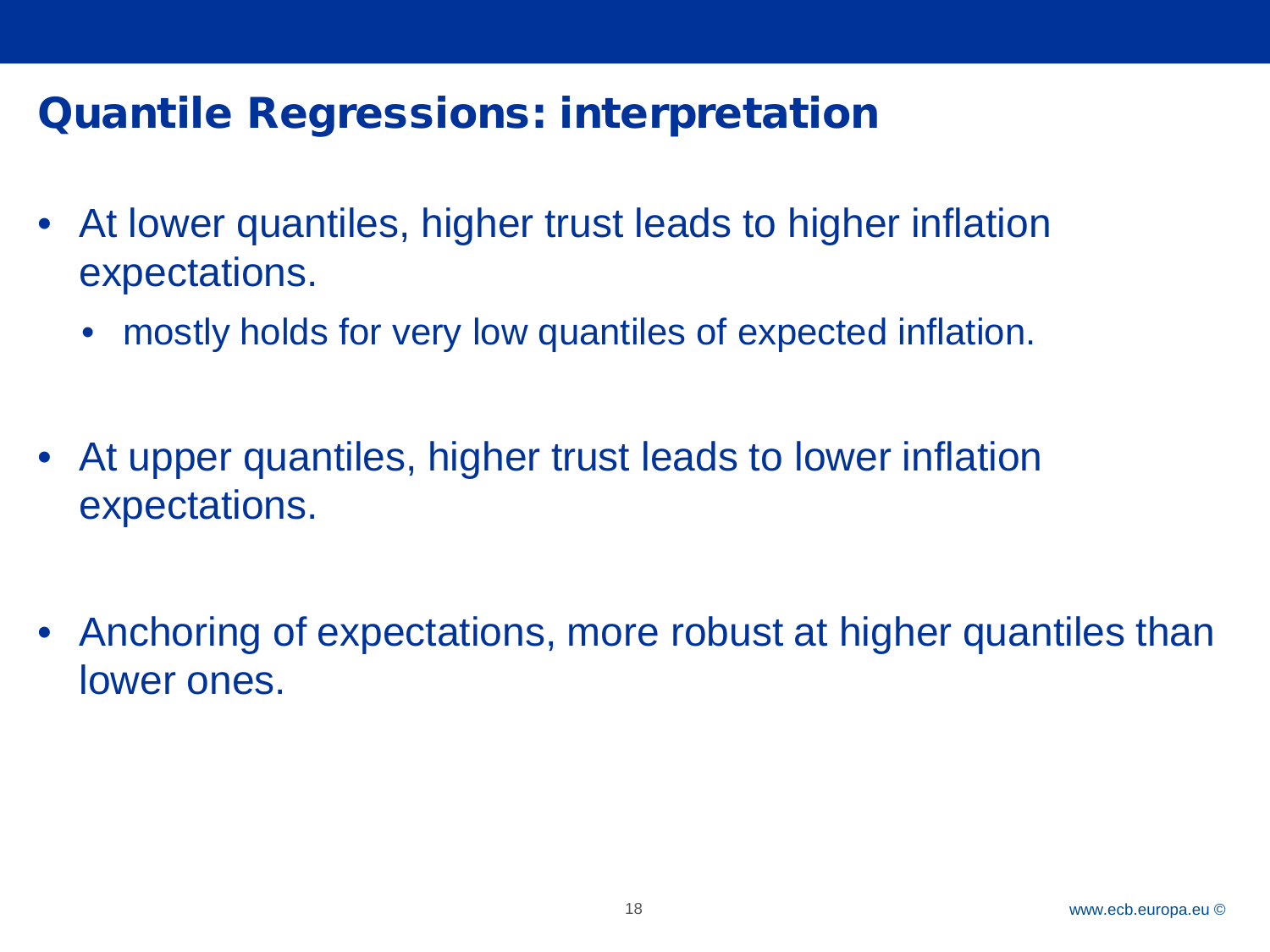## Knowledge about ECB's objectives

Can you please indicate which of the following statements on main objectives/ tasks of the European Central Bank (ECB)?

[ ] True [ ] False [ ] Do not know

The main objectives/tasks of the ECB are ...

- .. an unemployment of at most 5%.
- .. setting the income tax rates.
- ... an inflation rate that is close but below 2%.
- .. an economic growth rate of at least 3%.
- ... to keep interest rates constant across time.
- .. supervision of large European banks.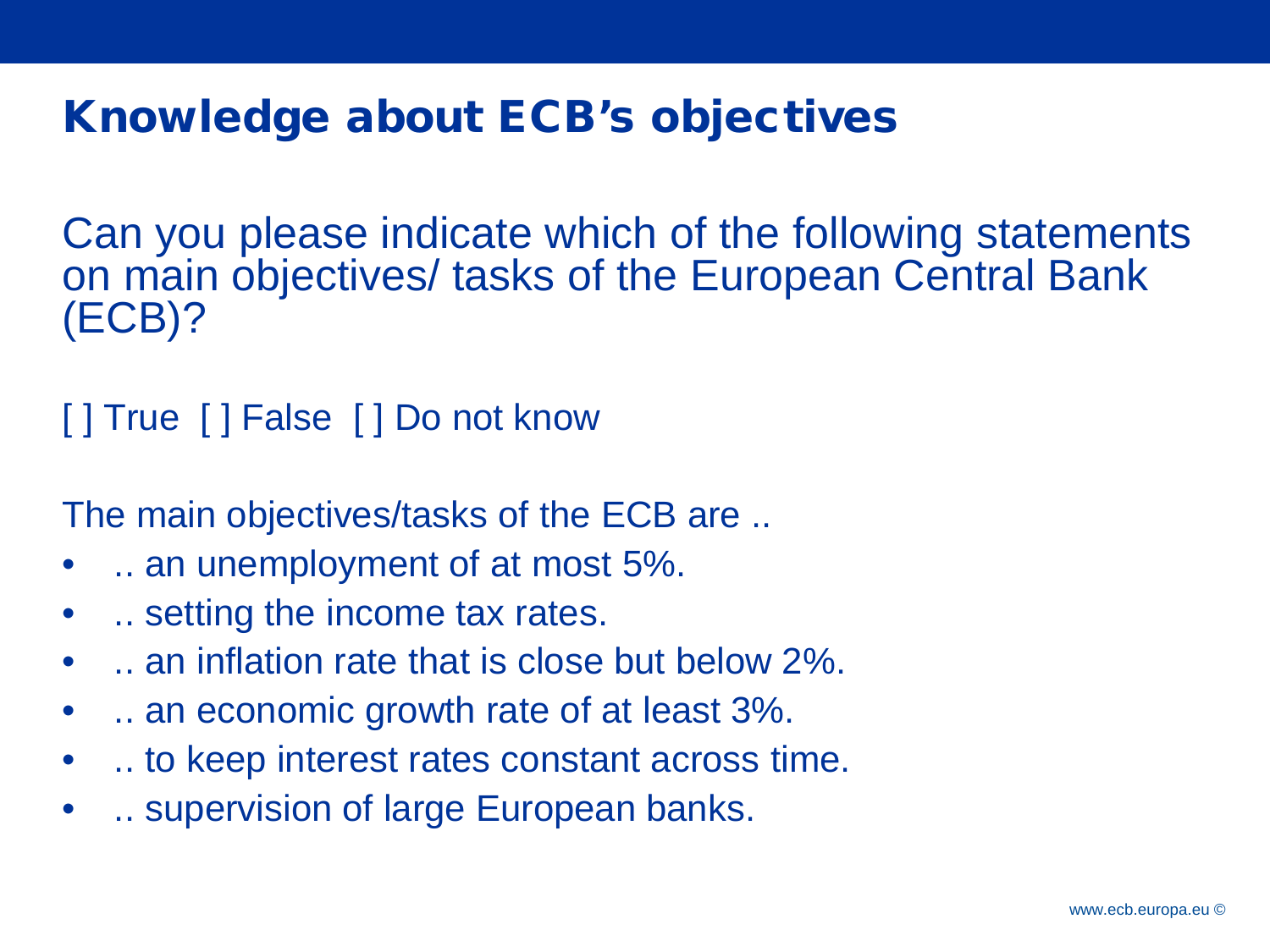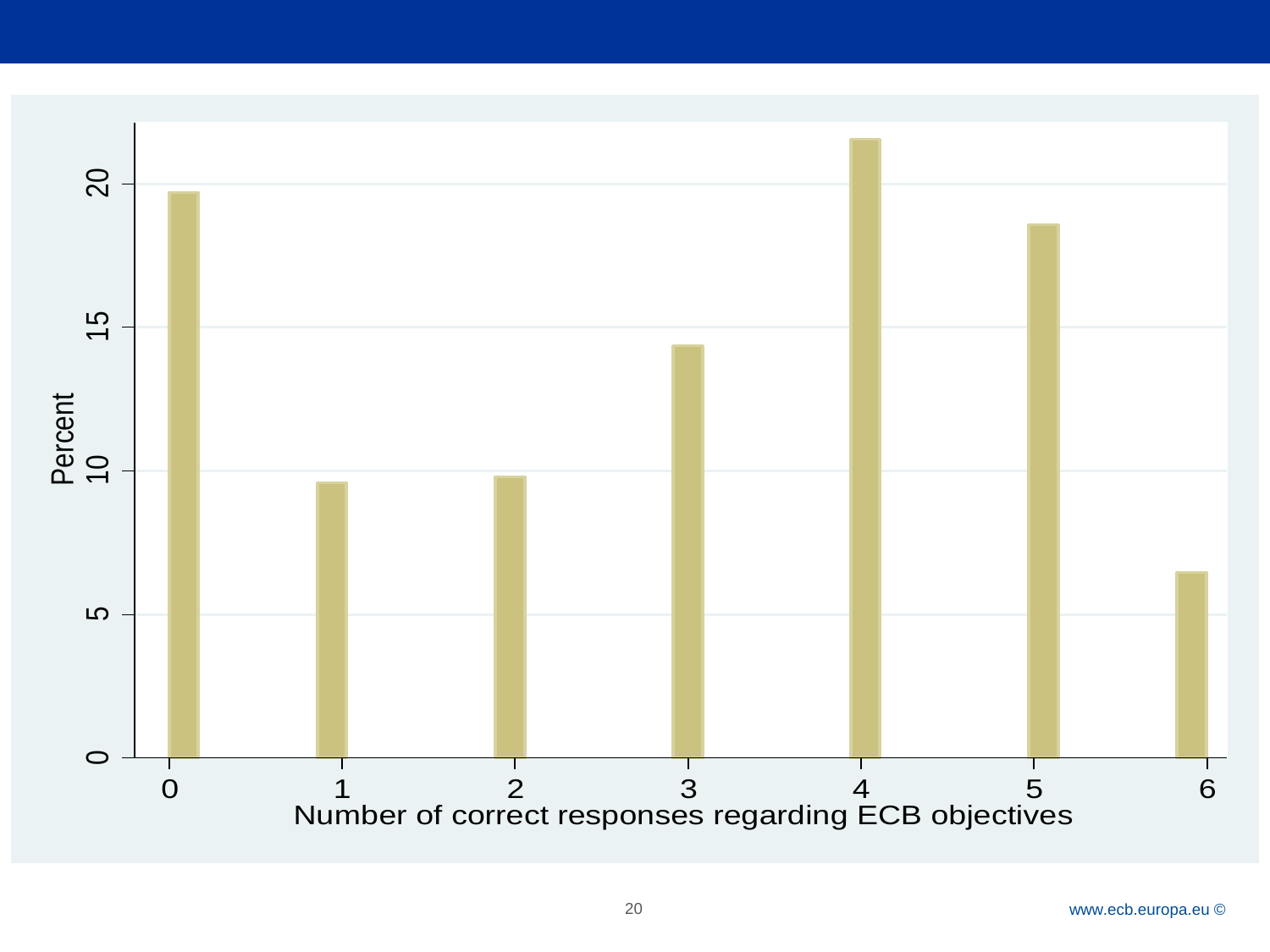## Evidence for institutional credibility

- Estimates of trust in the ECB unaffected when number of correct answers to the ECB-objectives questions are taken into account.
- High correlation of trust in the ECB and trust in DNB (.85): DNB is likely to have similar credibility as the ECB, but it does not have an inflation mandate anymore.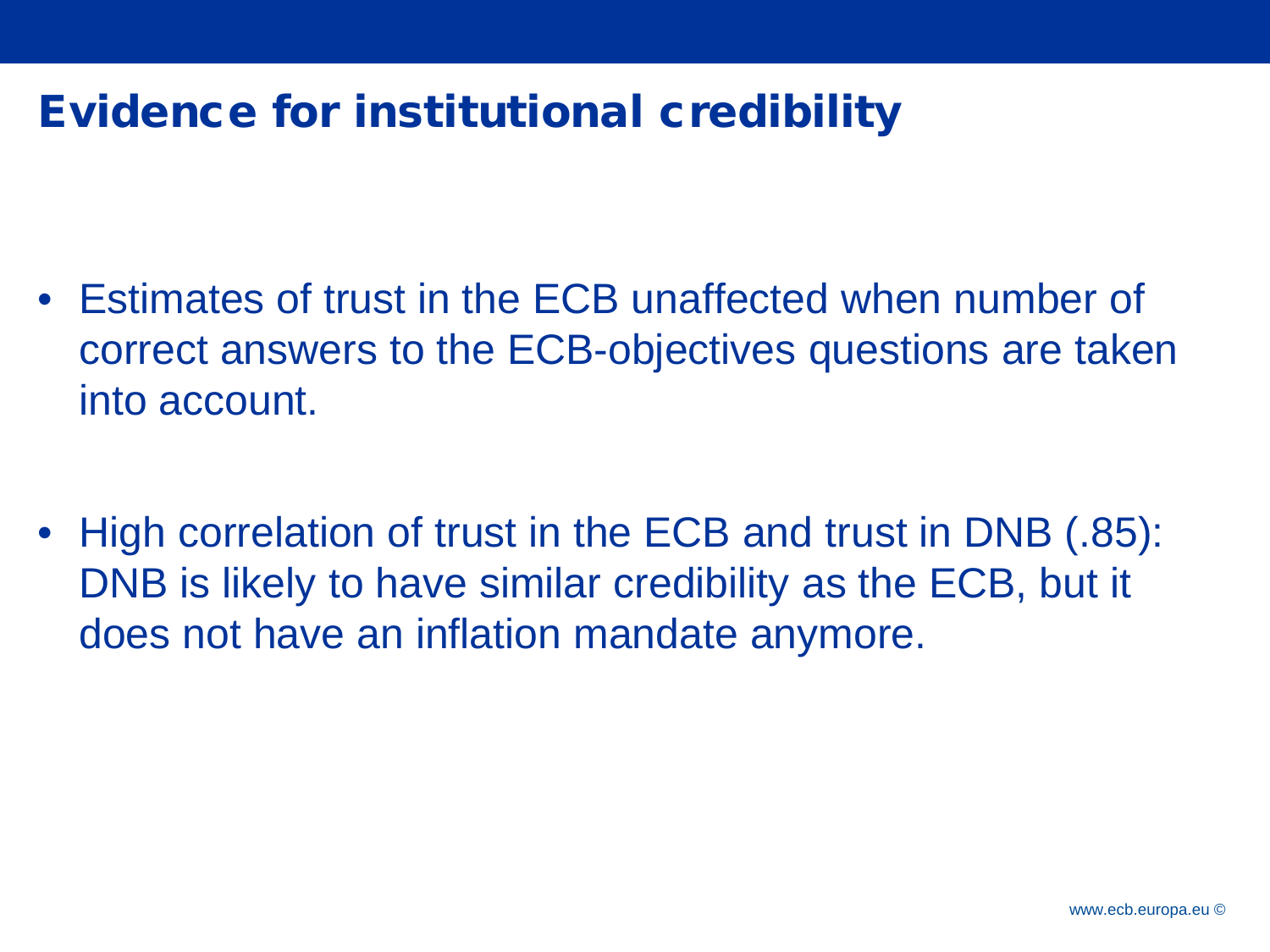#### Robustness checks

- Estimates of trust in the ECB unaffected when:
	- add as a control an individual financial literacy score (based on 'Big-3' literacy questions).
	- add as a control a measure of individual optimism based on deviations between self-reported life expectancy and mortality rates.
	- use alternative distributional assumptions to derive the moments of interest (split triangular; uniform; split uniform).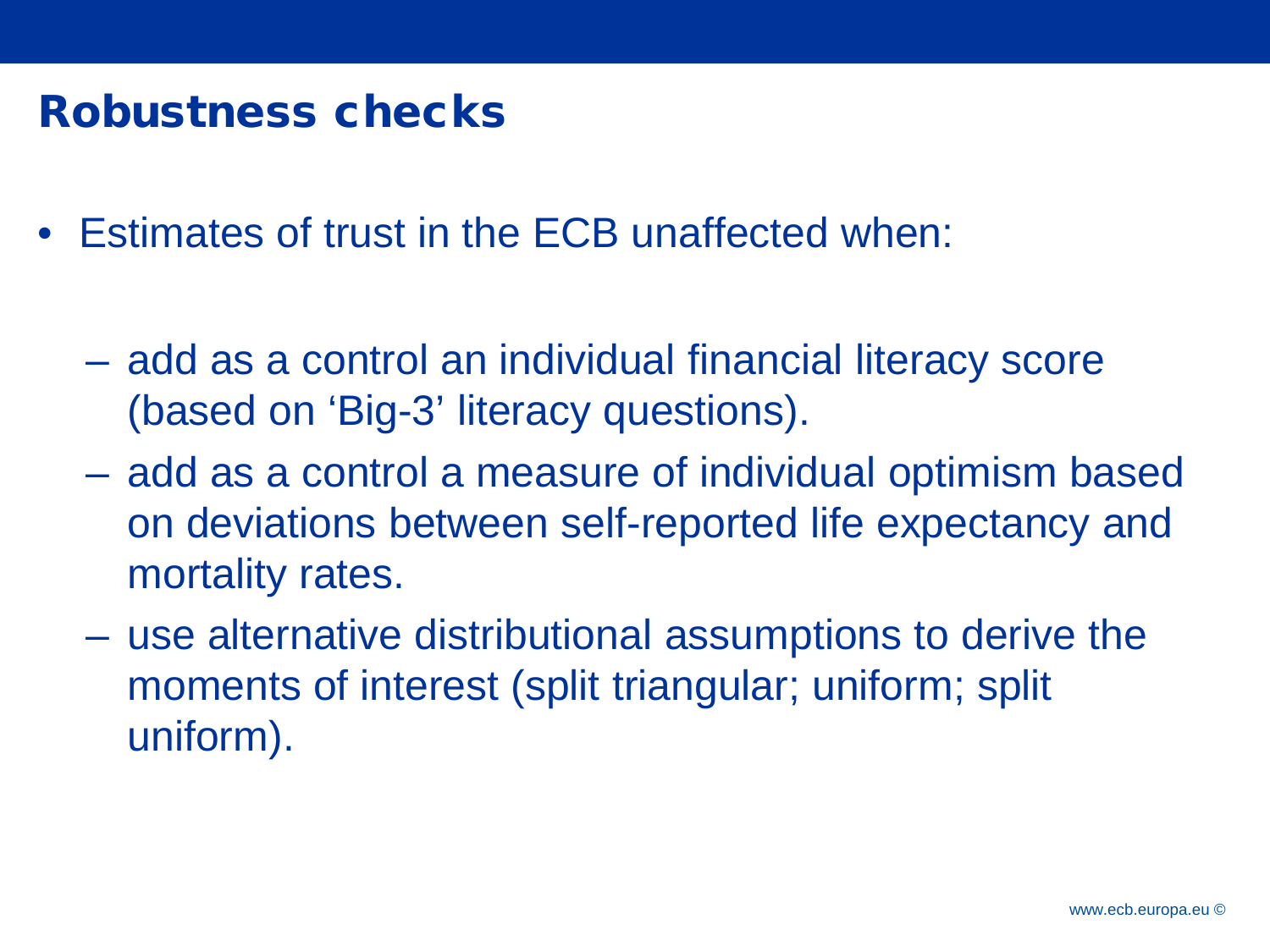#### Expected Economic Growth

*We are interested in your opinion on how well the Dutch economy*  will do in the future. What do you think will be the percentage rate *of growth of the economy in the next 12 months? If you think that the economy will not grow but shrink you can fill in a negative percentage. Would you please round off the percentage to one decimal? For example 1.3 or -1.3.*

(a)  $Y_{min}$ ; (b)  $Y_{max}$ ; (c) Prob ( $Y > (Y_{min} + Y_{max})/2$ )

- Trust in the ECB (+1SD):
	- increases expected GDP growth (by 11% to 16% of the respective sample mean).
	- no effect on GDP growth uncertainty.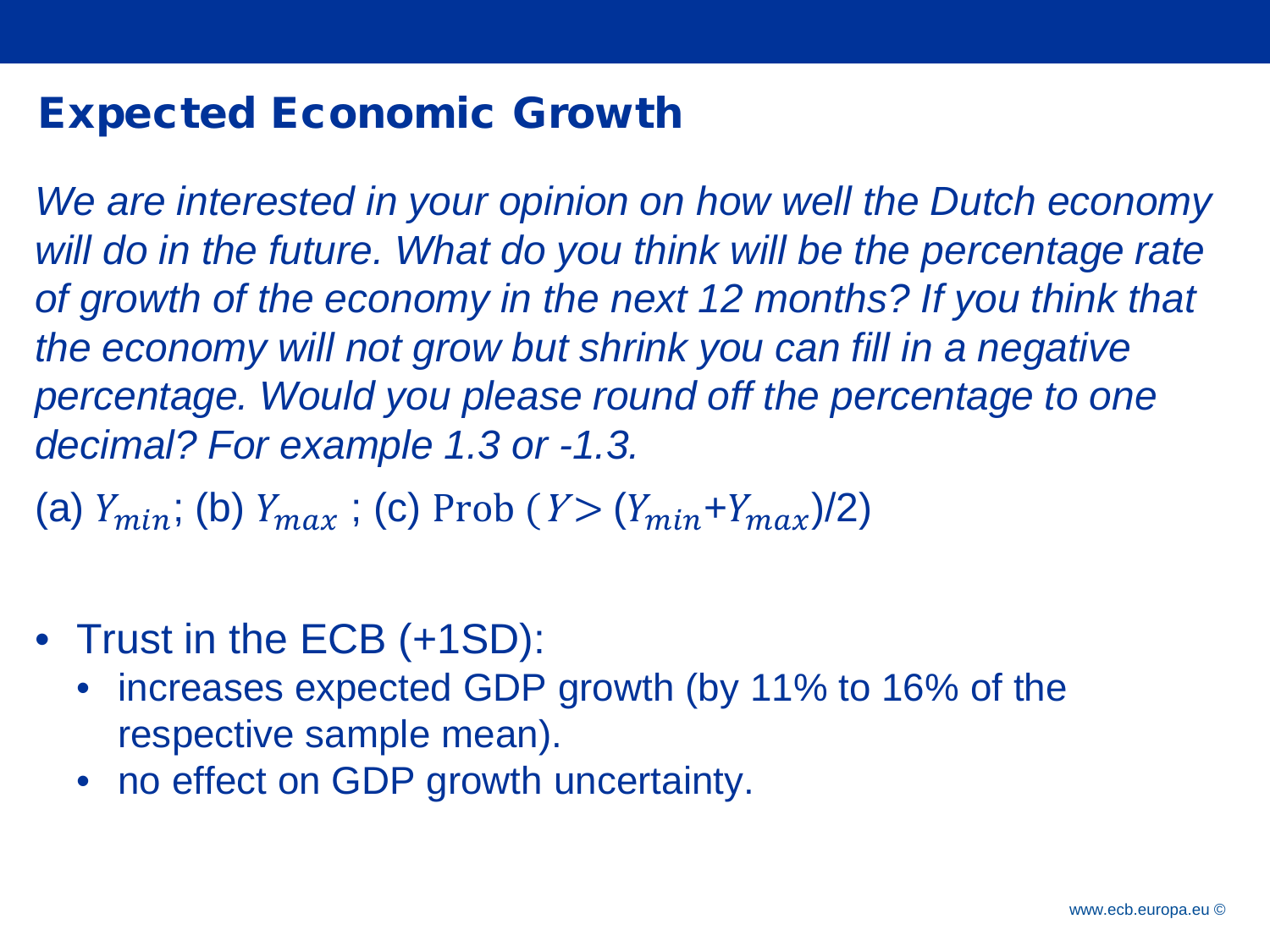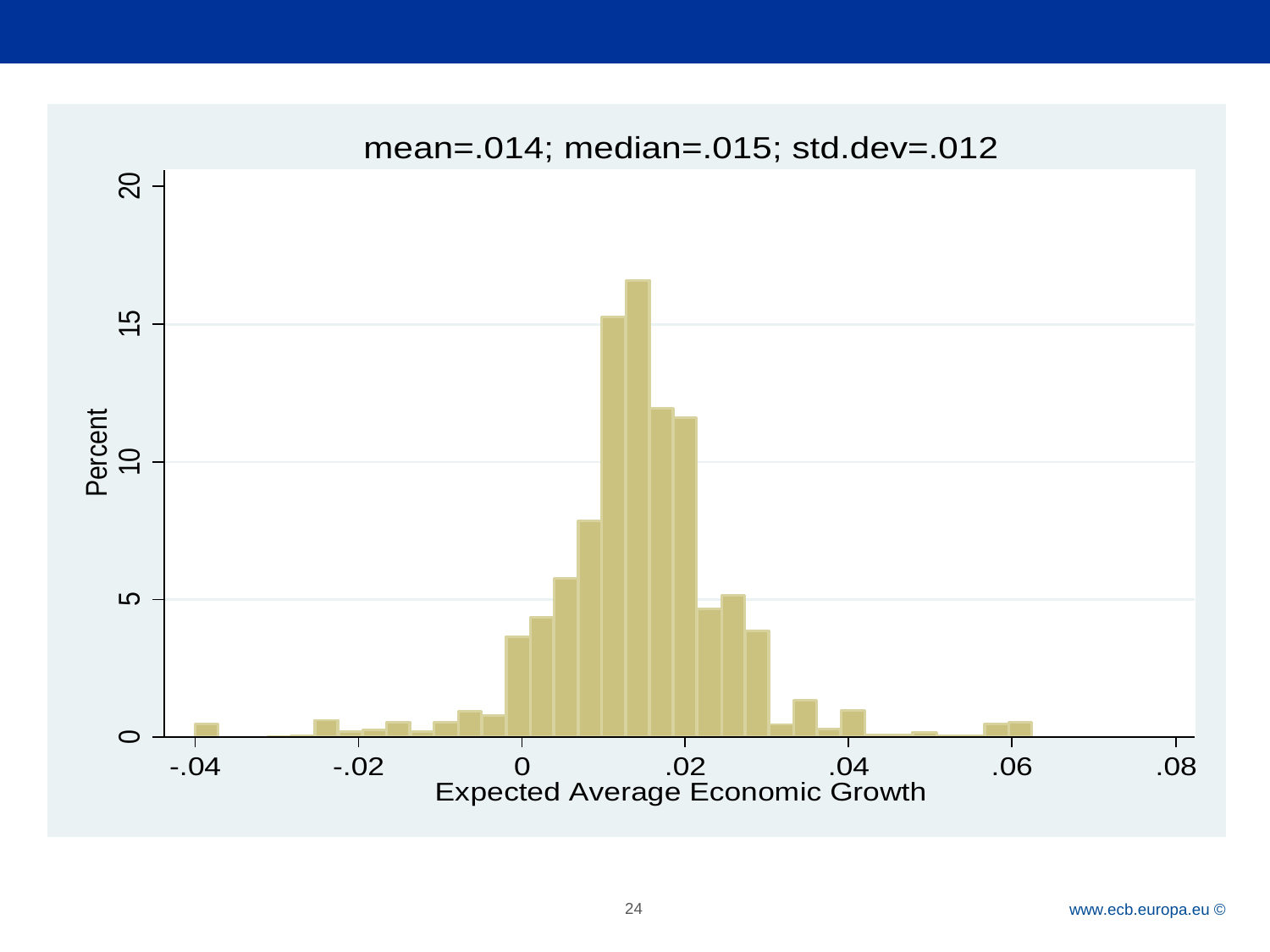## **Conclusions**

- Trust in the ECB:
	- **Lowers somewhat average expected inflation** and **decreases considerably inflation uncertainty**.
	- Contributes to '**anchoring**' of inflation expectations.
	- **Increases expectations for growth**; no effects on growth uncertainty.
- Effects distinct from *knowledge* about the ECB's objectives: **institutional credibility**.
- A CB is able to influence economic expectations and move financial markets not only directly - by changing interest rates *but also indirectly* by maintaining a high level of public trust.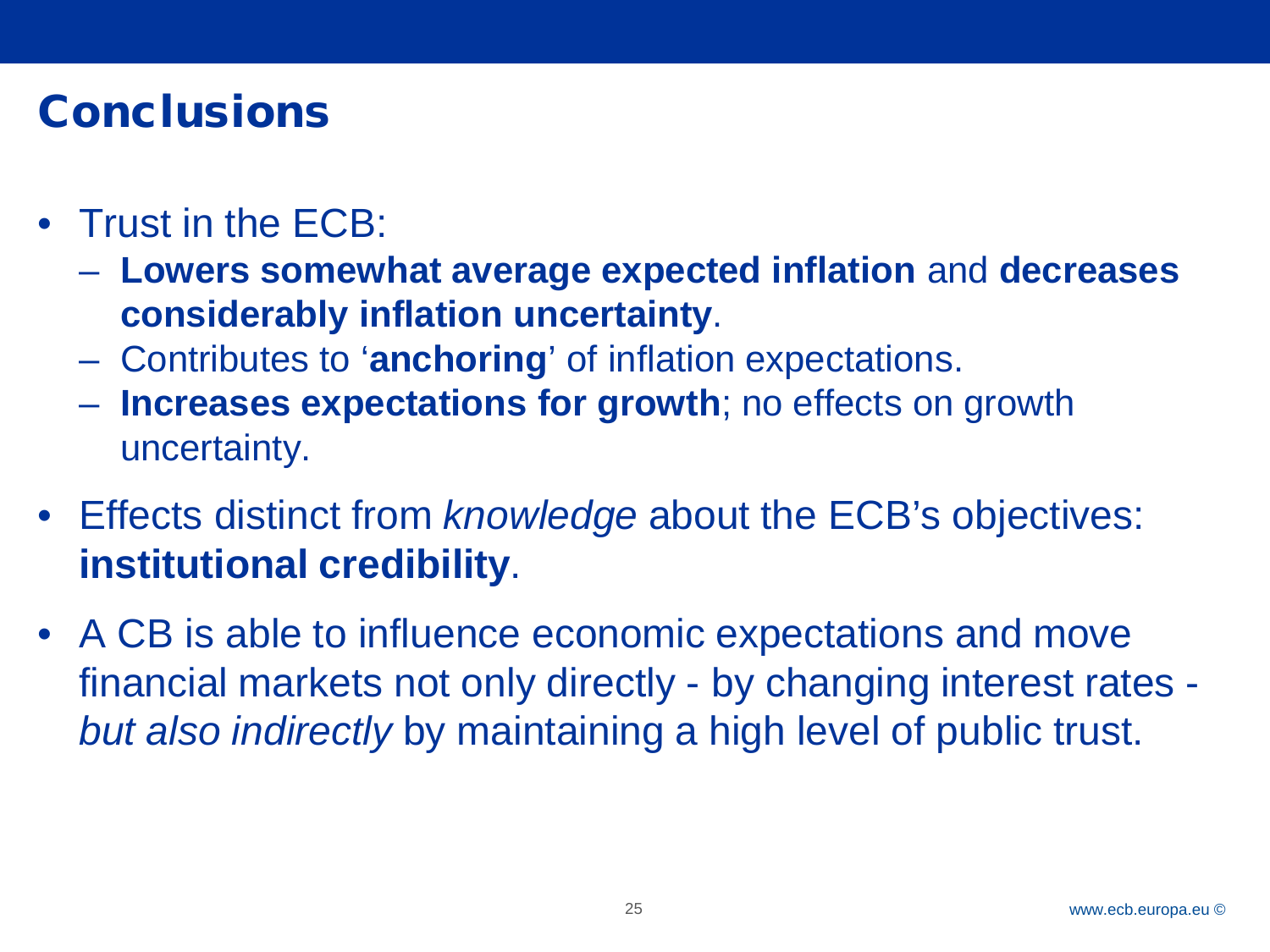## **Thank you!**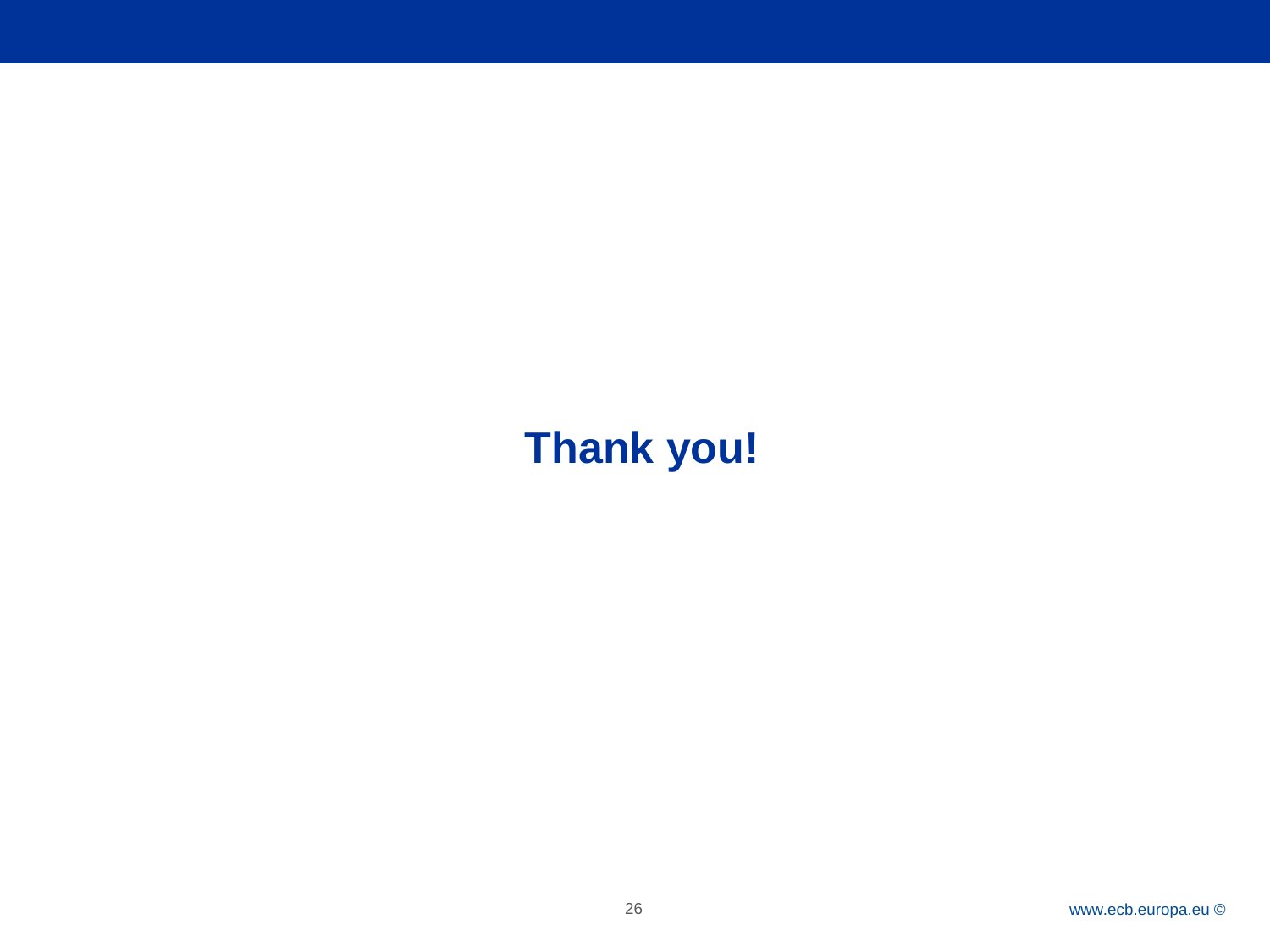#### Question on Trust in the ECB: no explicit reference to the inflation target

- Avoid conditioning the answers to the trust in the ECB question e.g., those who expect 3 percent inflation next year, when reminded the inflation target may reduce their reported trust.
- Need to measure respondents' trust in the ECB given their current knowledge about economic affairs, without influencing this knowledge.
- Aim to distinguish the notion of trust as institutional credibility from that of trust as institutional knowledge (control separately for the two in the empirical specification).
- Inflation rate is the primary target, but mandate states that should promote economic growth, with no prejudice to achieving the inflation target.